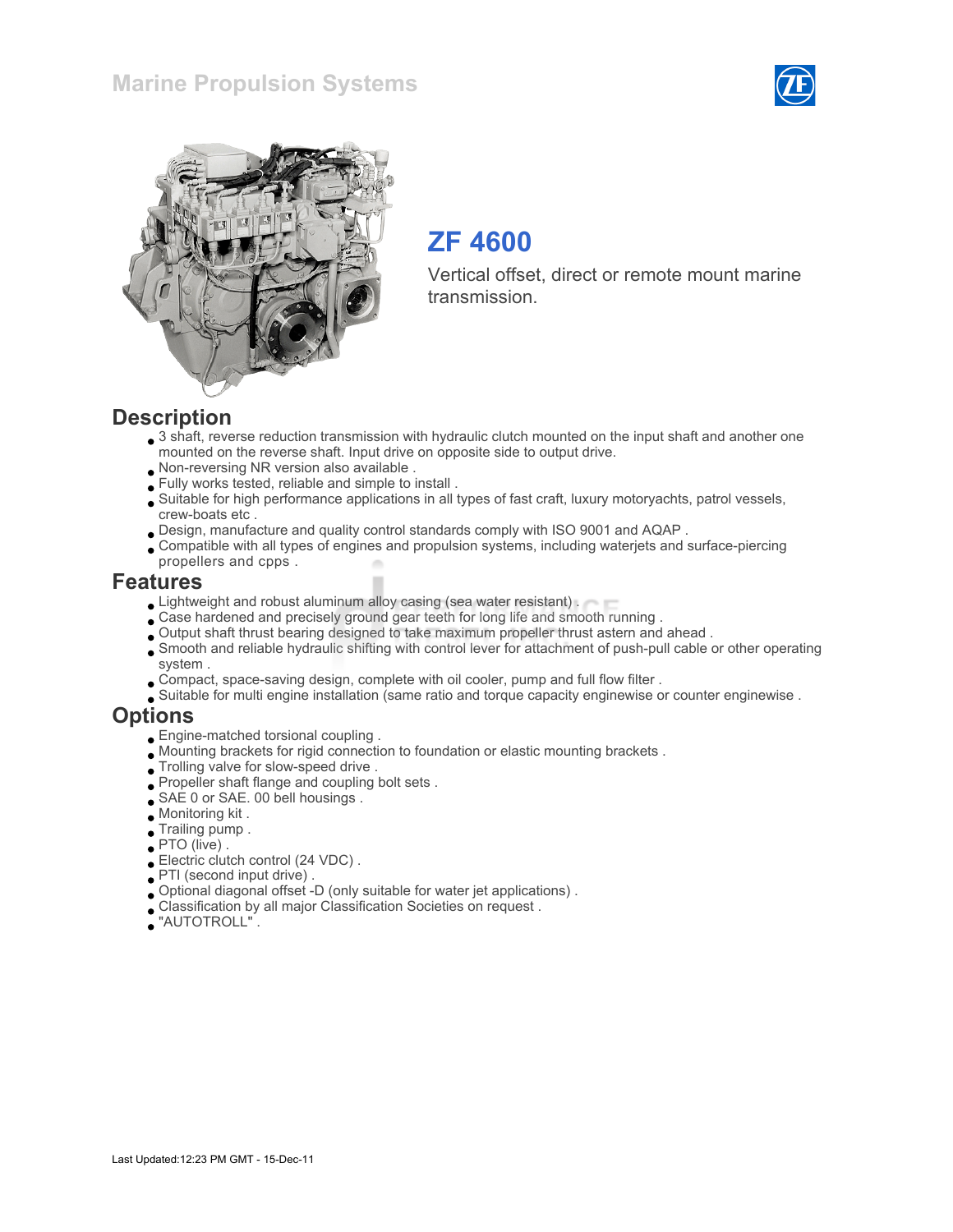

## Pleasure Duty

| <b>RATIOS</b>                                                                                                                                                                                                                    | MAX. | <b>TORQUE</b> | POWER/RPM<br><b>INPUT POWER CAPACITY</b> |                              |    |          |           |                     | MAX.<br><b>RPM</b> |          |      |
|----------------------------------------------------------------------------------------------------------------------------------------------------------------------------------------------------------------------------------|------|---------------|------------------------------------------|------------------------------|----|----------|-----------|---------------------|--------------------|----------|------|
|                                                                                                                                                                                                                                  | Nm   | ftlb          | <b>kW</b>                                | hp                           | kW | hp       | <b>kW</b> | hp                  | <b>kW</b>          | hp       |      |
|                                                                                                                                                                                                                                  |      |               |                                          |                              |    | 1800 rpm |           | 2100 rpm            |                    | 2300 rpm |      |
| $1.180^*$ , $1.293^*$ , $1.353^*$ , $1.463^*$ ,<br>$1.509, 1.595$ *, $1.659$ *, $1.689$ *,<br>$1.757$ *, $1.795$ *, $1.857$ *, $1.941$ *,<br> 2.030, 2.077*, 2.125*, 2.158*,<br>2.270*, 2.333*, 2.571, 2.633*,<br>2.759*, 2.893* | 8822 | 6507          |                                          | 0.9238 1.2388 1663 2230      |    |          |           | 1940 2601 2125 2849 |                    |          | 2500 |
| 3.040                                                                                                                                                                                                                            | 8625 | 6361          |                                          | 0.9031 1.2111 1626 2180 1897 |    |          |           | 2543 2077           |                    | 2786     | 2500 |
| $3.231*$                                                                                                                                                                                                                         | 7500 | 5532          |                                          | 0.7853 1.0532 1414           |    | 1896     | 1649 2212 |                     | 1806               | 2422     | 2500 |
| $3.481*$                                                                                                                                                                                                                         | 6702 | 4943          | 0.7018 0.9411 1263  1694  1474  1976     |                              |    |          |           |                     | 1614  2165         |          | 2500 |

\* Special Order Ratio.



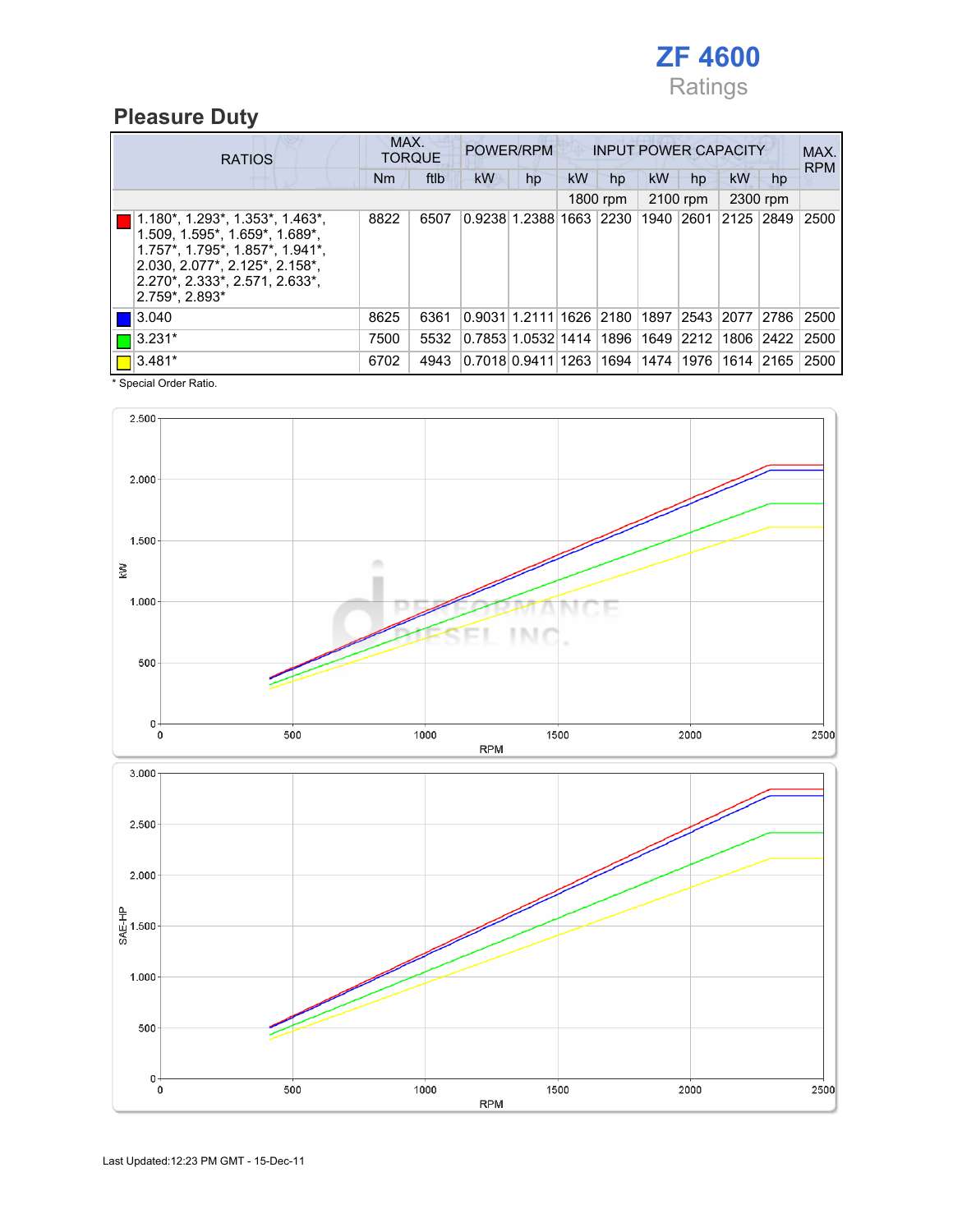

### Light Duty

| <b>RATIOS</b>                                                                                                                                                                                                                                           |      | MAX.<br><b>TORQUE</b> | POWER/RPM<br><b>INPUT POWER CAPACITY</b> |    |           |          |             |                |          | MAX.<br><b>RPM</b> |      |
|---------------------------------------------------------------------------------------------------------------------------------------------------------------------------------------------------------------------------------------------------------|------|-----------------------|------------------------------------------|----|-----------|----------|-------------|----------------|----------|--------------------|------|
|                                                                                                                                                                                                                                                         | Nm   | ftlb                  | <b>kW</b>                                | hp | <b>kW</b> | hp       | <b>kW</b>   | hp             | kW       | hp                 |      |
|                                                                                                                                                                                                                                                         |      |                       |                                          |    |           | 1800 rpm |             | 2100 rpm       | 2300 rpm |                    |      |
| $1.180^*$ , $1.293^*$ , $1.353^*$ , $1.463^*$ ,<br>$1.509, 1.595$ *, $1.659$ *, $1.689$ *,<br>1.757*, 1.795*, 1.857*, 1.941*,<br>$2.030, 2.077$ *, $2.125$ *, $2.158$ *,<br>2.270*, 2.333*, 2.571, 2.633*,<br>$2.759$ <sup>*</sup> , 2.893 <sup>*</sup> | 8745 | 6450                  | 0.9157 1.2280 1648  2210                 |    |           |          |             | 1923 2579 2106 |          | 2824               | 2500 |
| 3.040                                                                                                                                                                                                                                                   | 8235 | 6074                  | 0.8623 1.1564 1552 2081                  |    |           |          | 1811   2428 |                | 1983     | 2660               | 2500 |
| $ 3.231*$                                                                                                                                                                                                                                               | 7500 | 5532                  | 0.7853 1.0532 1414 1896 1649 2212        |    |           |          |             |                | 1806     | 2422               | 2500 |
| 3.481*                                                                                                                                                                                                                                                  | 6701 | 4942                  | 0.7017 0.9410 1263  1694  1474           |    |           |          |             | 1976           | 1614     | $ 2164\rangle$     | 2500 |
| * Special Order Ratio.                                                                                                                                                                                                                                  |      |                       |                                          |    |           |          |             |                |          |                    |      |

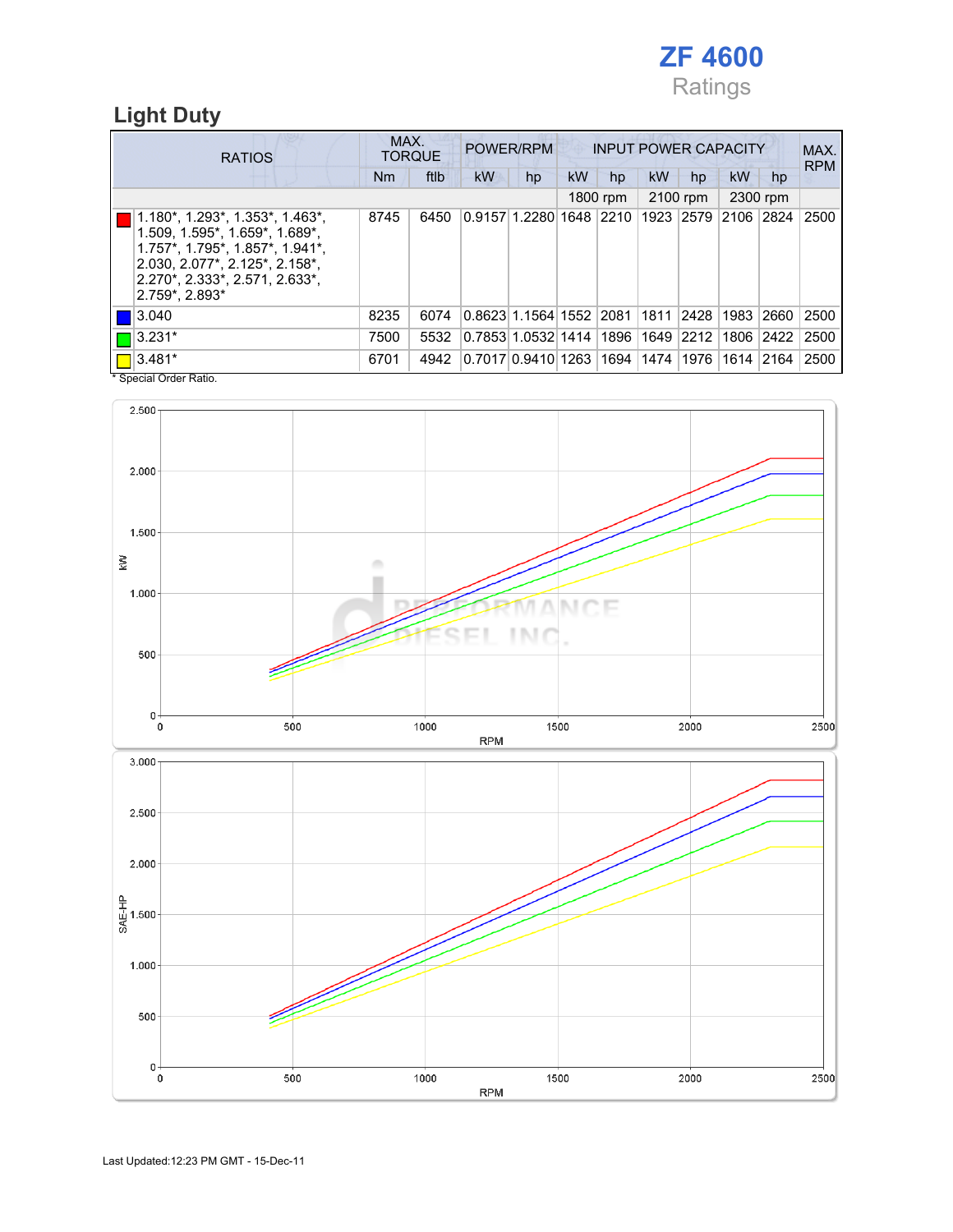

### Medium Duty

|  | <b>RATIOS</b>                                                                                                                                                                                       |      | MAX.<br><b>TORQUE</b> | POWER/RPM<br><b>INPUT POWER CAPACITY</b> |                         |           |          |           |           |          | MAX.<br><b>RPM</b> |      |
|--|-----------------------------------------------------------------------------------------------------------------------------------------------------------------------------------------------------|------|-----------------------|------------------------------------------|-------------------------|-----------|----------|-----------|-----------|----------|--------------------|------|
|  |                                                                                                                                                                                                     | Nm   | ftlb                  | <b>kW</b>                                | hp                      | <b>kW</b> | hp       | <b>kW</b> | hp        | kW       | hp                 |      |
|  |                                                                                                                                                                                                     |      |                       |                                          |                         |           | 1800 rpm | 1900 rpm  |           | 2100 rpm |                    |      |
|  | 1.180*, 1.293*, 1.353*, 1.463*,<br>$1.509, 1.595$ *, $1.659$ *, $1.689$ *,<br>1.757*, 1.795*, 1.857*, 1.941*,<br>2.030, 2.077*, 2.125*, 2.158*,<br>2.270*, 2.333*, 2.571, 2.633*,<br>2.759*, 2.893* | 8086 | 5964                  |                                          | 0.8467 1.1354 1524 2044 |           |          |           | 1609 2157 | 1778     | 2384               | 2500 |
|  | 3.040                                                                                                                                                                                               | 7070 | 5215                  | 0.7403 0.9928 1333 1787                  |                         |           |          | 1407      | 1886      | 1555     | 2085               | 2500 |
|  | $ 3.231*$                                                                                                                                                                                           | 7002 | 5164                  |                                          | 0.7332 0.9832 1320      |           | 1770     | 1393      | 1868      | 1540     | 2065               | 2500 |
|  | $3.481*$                                                                                                                                                                                            | 5540 | 4086                  | 0.5801 0.7779 1044  1400  1102           |                         |           |          |           | 1478      | 1218     | 1634               | 2500 |
|  | * Special Order Ratio.                                                                                                                                                                              |      |                       |                                          |                         |           |          |           |           |          |                    |      |



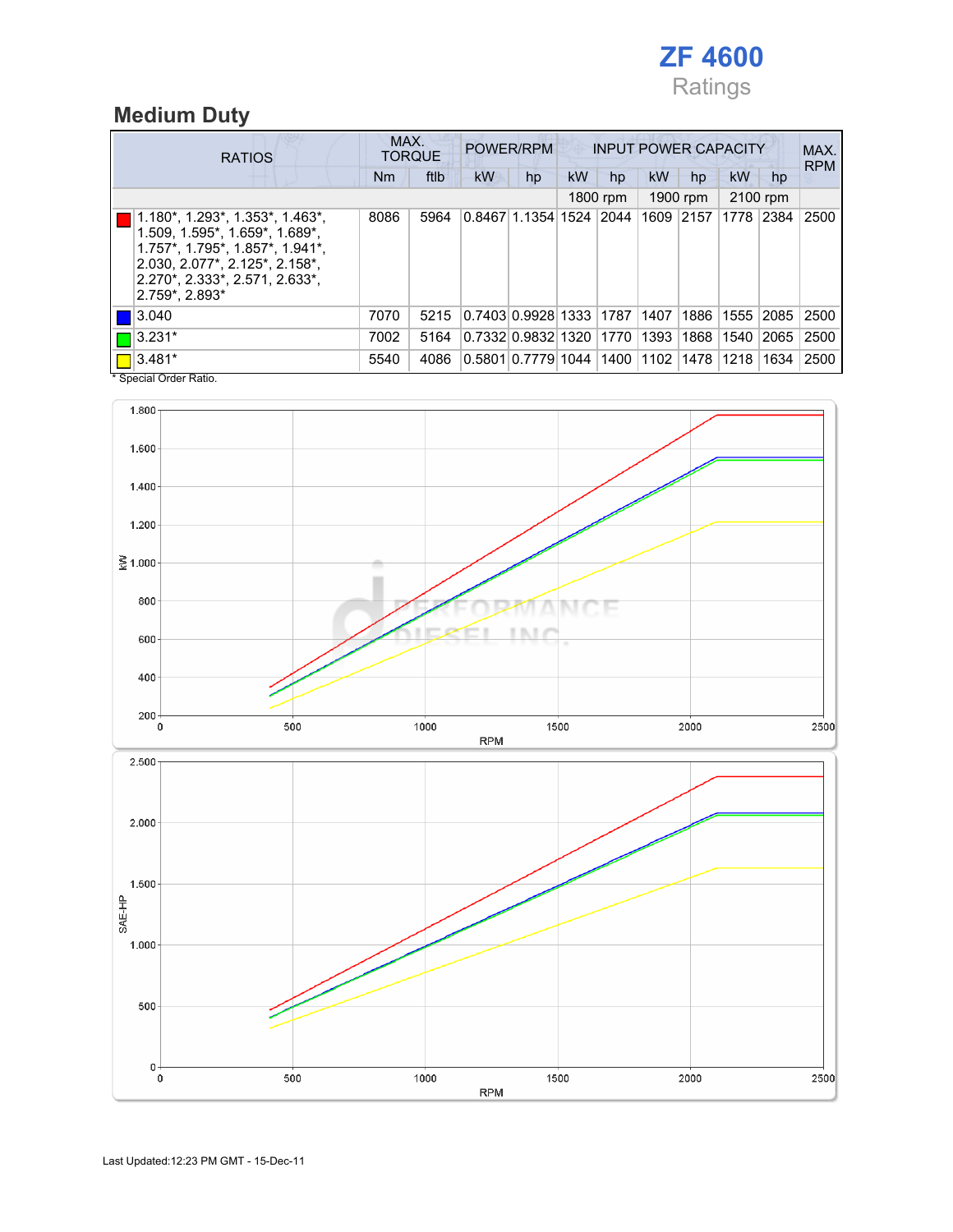

## Continuous Duty

| <b>RATIOS</b>                                                                                                                                                                                                                                   | MAX.<br><b>TORQUE</b> | POWER/RPM<br><b>INPUT POWER CAPACITY</b> |    |                    |           |          |             | MAX.<br><b>RPM</b> |           |          |      |
|-------------------------------------------------------------------------------------------------------------------------------------------------------------------------------------------------------------------------------------------------|-----------------------|------------------------------------------|----|--------------------|-----------|----------|-------------|--------------------|-----------|----------|------|
|                                                                                                                                                                                                                                                 | Nm                    | ftlb                                     | kW | hp                 | <b>kW</b> | hp       | <b>kW</b>   | hp                 | <b>kW</b> | hp       |      |
|                                                                                                                                                                                                                                                 |                       |                                          |    |                    |           | 1600 rpm |             | 1800 rpm           |           | 1900 rpm |      |
| $1.180^*$ , $1.293^*$ , $1.353^*$ , $1.463^*$ ,<br>$1.509, 1.595$ *, $1.659$ *, $1.689$ *,<br>$1.757$ *, $1.795$ *, $1.857$ *, $1.941$ *,<br>$2.030, 2.077$ *, $2.125$ *, $2.158$ *,<br>2.270*, 2.333*, 2.571, 2.633*,<br>2.759*, 2.893*, 3.040 | 6035                  | 4451                                     |    | 0.631910.847411011 |           |          | 1356   1137 | 1525               | 1201      | 1610     | 1900 |
| $3.231*$                                                                                                                                                                                                                                        | 5752                  | 4242                                     |    | 0.6023 0.8077      | 964       | 1292     | 1084        | 1454               | 1144      | 1535     | 1900 |
| $ 3.481*$                                                                                                                                                                                                                                       | 4820                  | 3555                                     |    | 0.5047 0.6768      | 808       | 1083     | 908         | 1218               | 959       | 1286     | 1900 |

\* Special Order Ratio.

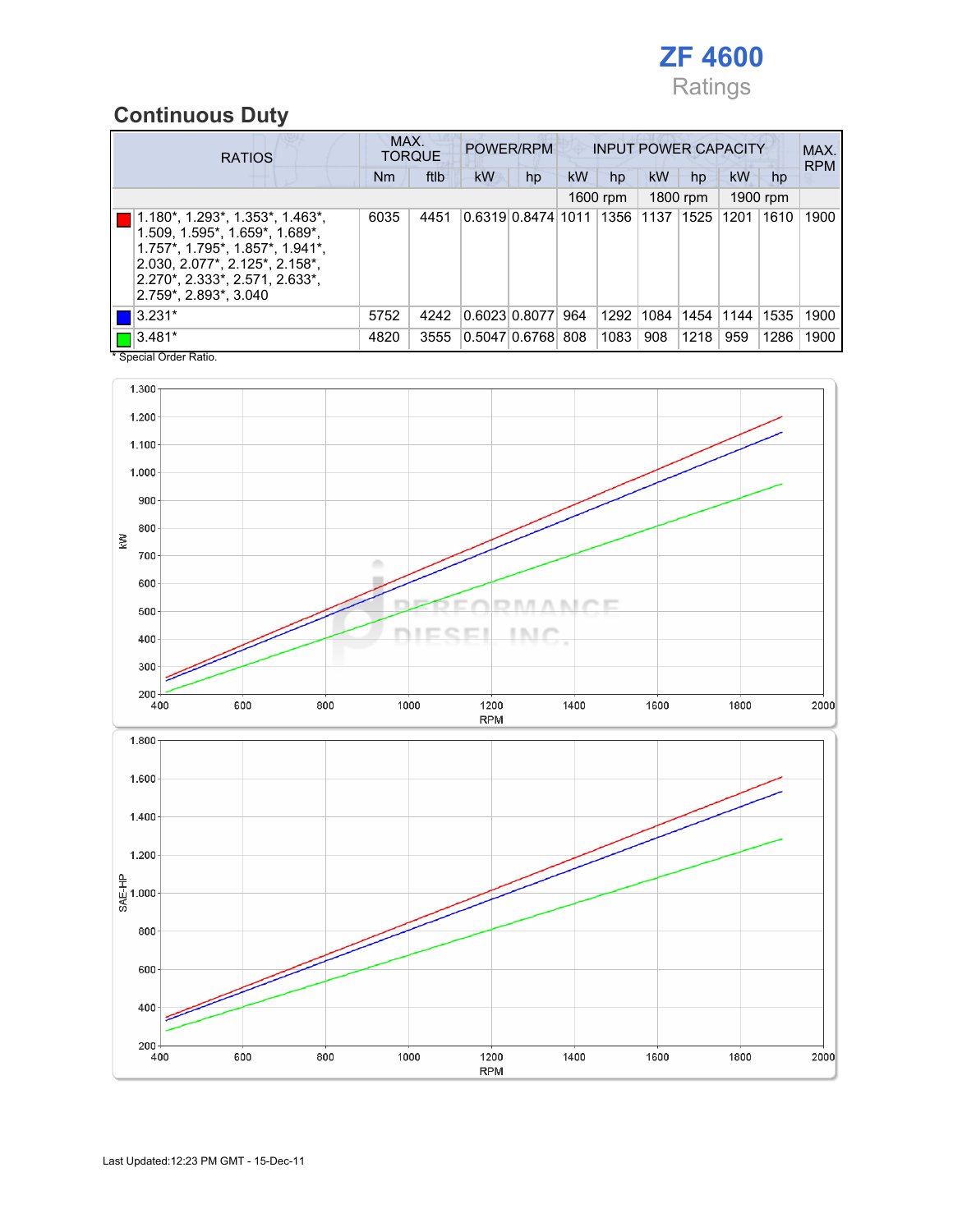



|                                                                    | mm (inches) |                |  |                |            |  |                                    |    |           |  |
|--------------------------------------------------------------------|-------------|----------------|--|----------------|------------|--|------------------------------------|----|-----------|--|
|                                                                    | В1          | B2             |  | H <sub>2</sub> |            |  | L2                                 | L3 | Bell Hsg. |  |
| $310(12.2)$ 445 (17.5) 445 (17.5) 313 (12.3) 652 (25.7) 653 (25.7) |             |                |  |                |            |  | 565 (22.2)  162 (6.38)  220 (8.66) |    |           |  |
|                                                                    |             | Weight kg (lb) |  |                |            |  | Oil Capacity Litre (US qt)         |    |           |  |
|                                                                    |             | 746 (1,643)    |  |                | 60.0(63.6) |  |                                    |    |           |  |

## SAE Bell Housing Dimensions

|         |    |    |                                                   | <b>Bolt Holes</b> |    |                 |  |
|---------|----|----|---------------------------------------------------|-------------------|----|-----------------|--|
| SAE No. |    |    |                                                   | No.               |    | <b>Diameter</b> |  |
|         | mm | mm | mm                                                |                   | mm |                 |  |
| 00      |    |    | 787.4 31 850.9 33.5 882.65 34.75 16 13.49 17/32   |                   |    |                 |  |
|         |    |    | 647.7 25.5 679.45 26.75 711.2 28.0 16 13.49 17/32 |                   |    |                 |  |

### Output Coupling Dimensions

|    |     |                 |          |      | <b>Bolt Holes</b> |                                                         |     |              |      |
|----|-----|-----------------|----------|------|-------------------|---------------------------------------------------------|-----|--------------|------|
|    |     |                 |          |      |                   |                                                         | No. | Diameter (E) |      |
| mm | -in | mm <sub>l</sub> | $\ln$ mm | l in | mm                |                                                         |     | mm           |      |
|    |     |                 |          |      |                   | 280   11.0   245   9.65   175   6.89   25.0   0.98   16 |     | 22.2         | 0.87 |